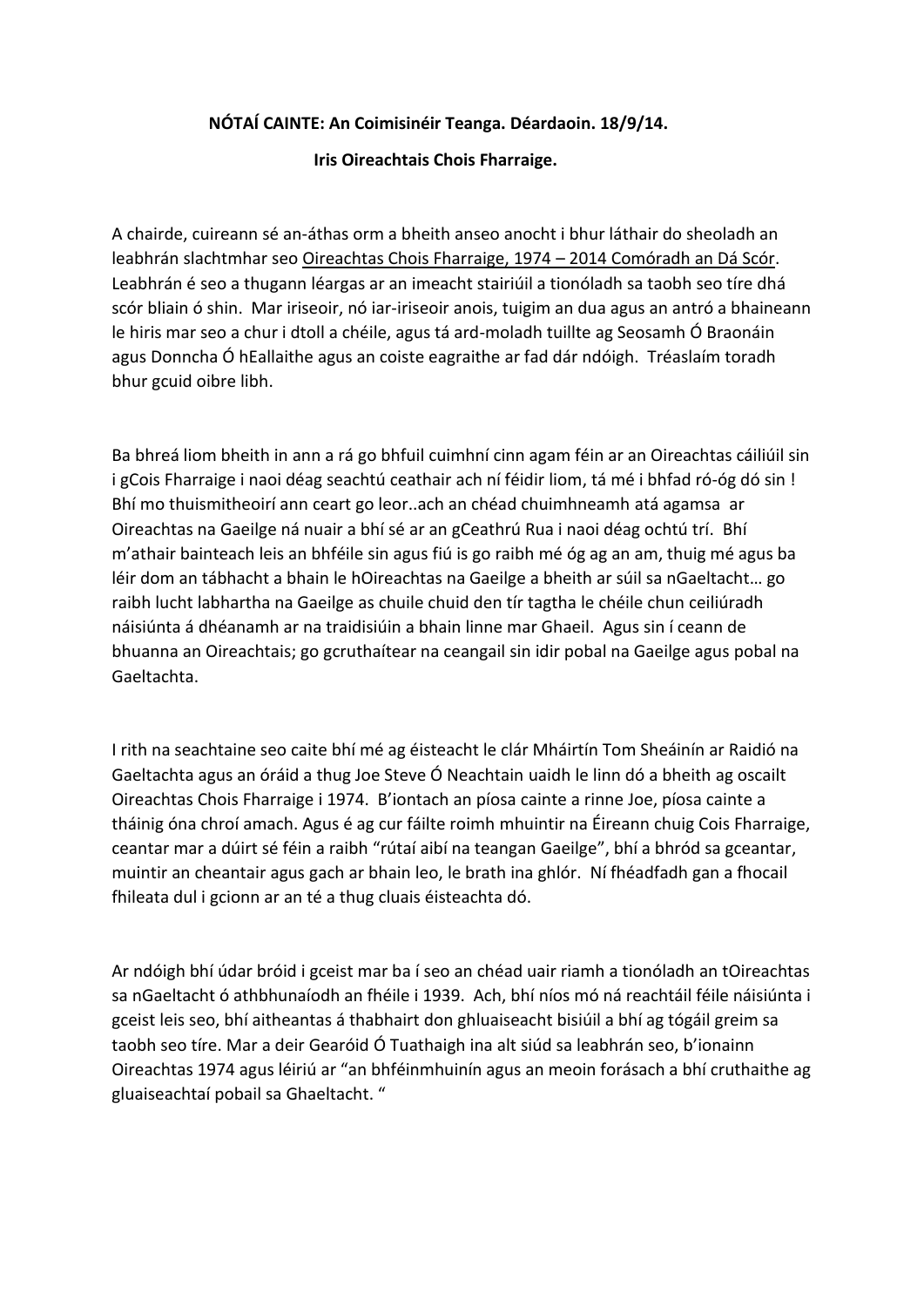Maireann lorg bhur lámh. Tá Údarás na Gaeltachta, Raidió na Gaeltachta, TG4 agus a iliomad áiseanna agus seirbhísí eile mar thoradh ar na síolta a cuireadh sa tréimhse sin agus más mór an feabhas a tháinig ar shaol na ndaoine sna fiche bliain roimh theacht an Oireachtais is deacair a chreidiúint an t-athrú chun feabhais atá tagtha ar an gceantar le dhá scór bliain anuas. Údar ceiliúrtha é Oireachtas 1974 agus an méid atá bainte amach mar phobail Ghaeltachta ó shin.

Ach ar ndóigh ní féidir linn gan aird a thabhairt ar na hathruithe móra teanga atá tarlaithe, agus atá fós ag tarlú, sa gceantar seo faoi mar atá ag tarlú i mórán 'chuile ceantar Ghaeltachta eile ar fud na tíre. Mar phobail Ghaeltachta 'sí seachadadh na teanga ó ghlúin go glúin ceann de na dúshláin is mó atá os ár gcomhair anois. Thuig muid i gcónaí nach bhféadfadh na pobail Ghaeltachta maireachtáil gan infheistíocht agus fostaíocht. Tuigeann muid chomh maith go dteastaíonn níos mó ná sin le go mairfidh an Ghaeilge mar theanga phobail i sochaí an lae inniu.

Titfidh sé orainn féin, na pobail Ghaeltachta, cinntí a dhéanamh maidir le háit agus tábhacht na Gaeilge inár bpobail féin. Ní bheidh chuile dhuine ar aon intinn, is féidir a bheith cinnte faoi sin, ach is comhrá é a chaithfidh tarlú mura bhfuil sé ag tarlú cheana féin. Caithfidh an stát ceannaireacht a léiriú freisin agus a chuid féin a dhéanamh chun a chinntiú nach lagaítear an Ghaeilge sna ceantair Ghaeltachta thar mar atá sí lagaithe cheana féin. Tá roinnt a dheireann go bhfuil an cath caillte agus go bhfuil sé uilig ró-mhall. B'fhéidir é, ach ní aontaímse leo. Ach bíodh muid cinnte faoin méid seo, ní mhairfidh an Ghaeilge ar an deathoil amháin. Tógfaidh sé i bhfad níos mó ná sin.

Bealach amháin gur féidir leis an Stát ceannaireacht a ghlacadh i leith na Gaeltachta ná a chinntiú go mbeidh Gaeilge ar a dtoill ag oifigigh stáit atá lonnaithe i gceantair Ghaeltachta nó a chuireann seirbhís ar fáil sna ceantair sin. Níl an éileamh seo mí réasúnach. Má ghlactar lena mhalairt an bhfuiltear ag tabhairt le fios gur trí Bhéarla amháin a chuirfear seirbhísí áirithe ar fáil do na pobail Ghaeltachta ? Mar is eol do chuid mhaith agaibh atá anseo anocht tá Acht na dTeangacha Oifigiúla á leasú i láthair na huaire agus tá súil agam go dtabharfar aird ar na hachainí a rinne mé os comhair Thithe an Oireachtais níos túisce i mbliana agus na leasaithe á ndréachtú. Níl sé ach cothrom go dtabharfaí cosaint mar is ceart don Ghaeilge sa Ghaeltacht i bpríomh reachtaíocht teanga na tíre seo.

Agus mé ag léamh an leabhráin seo, chuir mé spéis faoi leith in alt Sheosamh Uí Chuaig, alt dár teideal Toradh ar Fheachtas Cúig Bliana. Deir Seosamh sa chuid dheireanach dá alt "Luath nó mall tiocfaidh dream óg eile chun cinn i gConamara a mbeidh fís fhiúntach acu féin. Go mba seacht fearr a éireos leo an obair a thosaigh muide a thabhairt go ceann scríbe". Sin é an dúshlán atá curtha romhainn. An bhfuil glúin óg eile ag teacht chun cinn atá sásta an ceannródaíocht a thabhairt a chuireas le saol na Gaeltachta? Mar céard í an